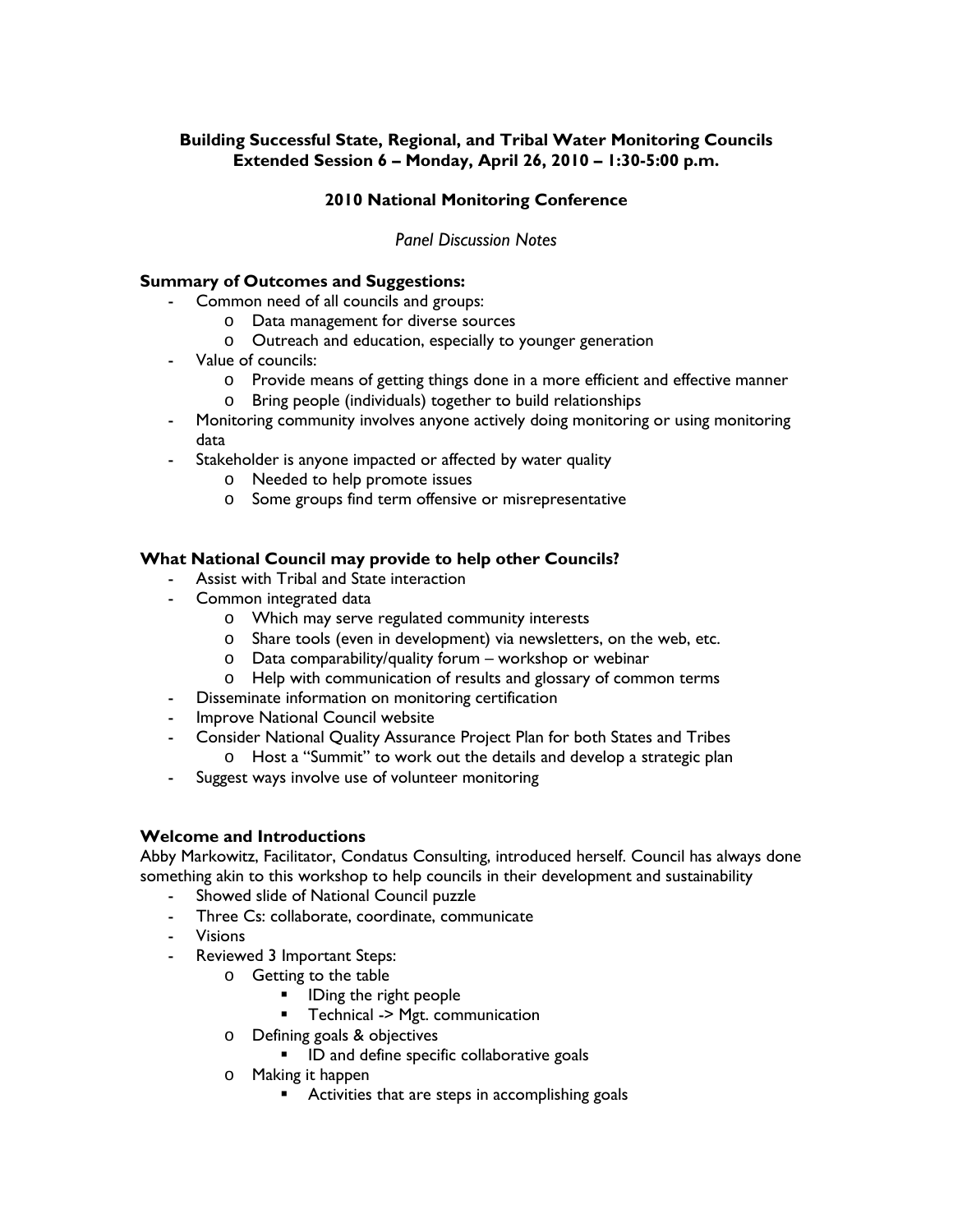**Specific projects MUST be tied to overall mission and goals** 

# **Indiana Water Monitoring Council: A Relatively New Council – Jody Arthur, President, Indiana Water Monitoring Council and Dept. Env. Management**

- Started w/ a small group
- Looked at how water monitoring councils developed in other states
- Used an approach to that similar in Maryland
- Held a 2-day retreat of various stakeholders invited key people from those organizations
- Participants developed and prioritized a long wish list of their most critical needs
- ID'd most important projects; their "next steps"
	- o ID'd options for a viable council structure
	- o Produced a "communication strategy
	- o Digital "Rolodex" membership database
	- o Developed a statewide data clearinghouse for monitoring information
	- o Drafted charter and bylaws elected interim board
	- o Developed committee structure
		- **•** Communications
		- **Data Clearinghouse** 
			- IN Water Monitoring Inventory
			- Developed catalog of monitoring protocols online
	- o Developed a webpage and began marketing the council
- Piggy-backed on Indiana Water Resources Association
- Wants to keep momentum and build continuity

Question: digital Rolodex: internal or external purposes? No database not for public use; only among members

**Florida Water Resources Monitoring Council: A Council in Transition – Steve Wolfe, Florida Water Resources Monitoring Council and Dep. of Env. Protection**

- Has a lot of data
- 2005-06 broad audience of stakeholders participated in preliminary meetings to organize a council
- FDEP established FWRMC, a purposely-small, targeted advisory council
- 10 council seats
	- o 4 state agencies
	- o Municipal representative seat
	- o 5 Water management districts
- 4 council charges
	- o Develop water resource metadata standards for adoption by state agencies
	- o Support dev of a replacement for STORET for sharing water quality data
	- o Coordinate FL's ongoing fresh water monitoring with new coastal monitoring network
	- o Coordinate FL's state monitoring with federal and local
- Data Challenges
- Monitoring Program Challenges
- Monitoring Coordination Challenges
	- o Includes coordination of freshwater and estuarine monitoring programs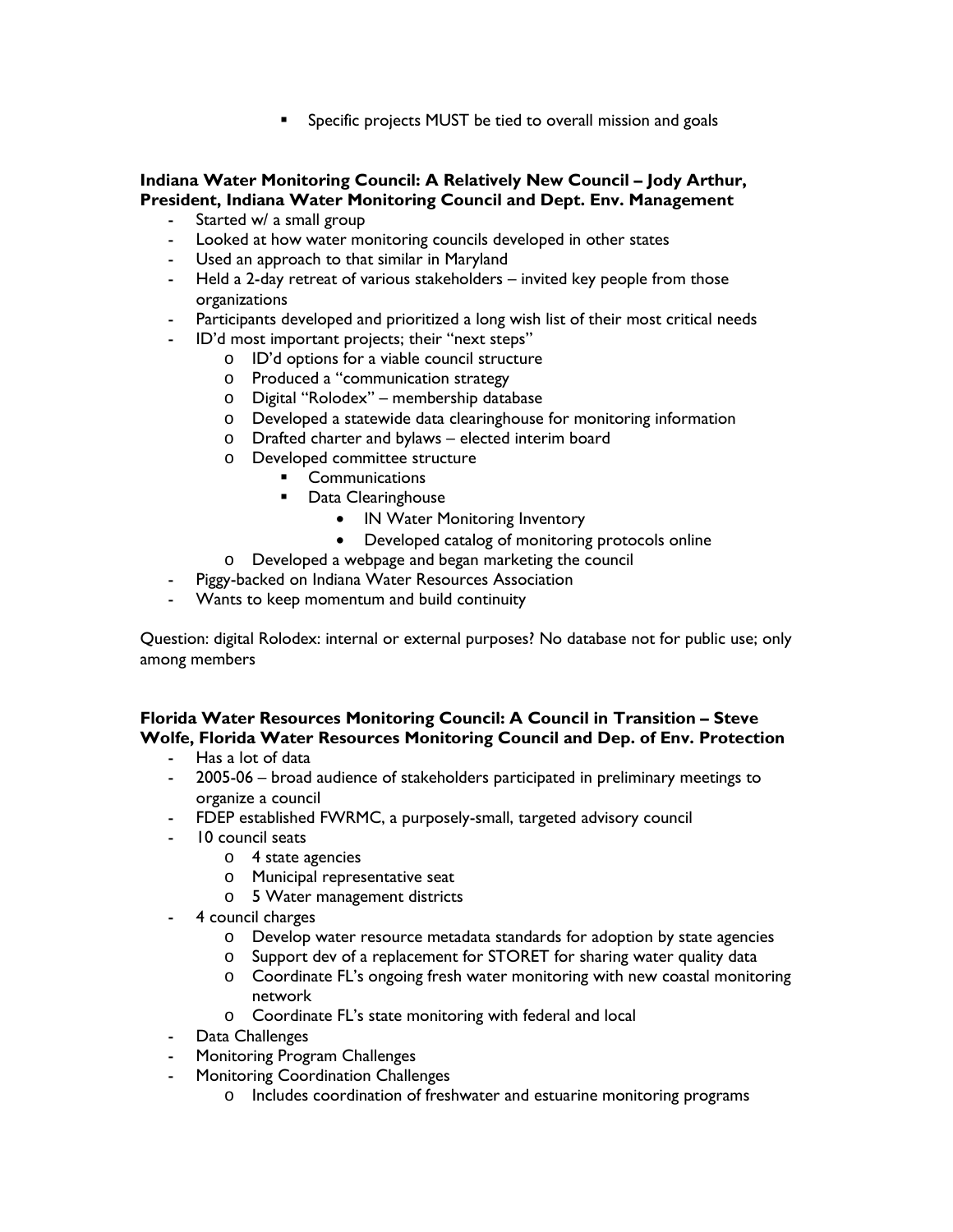- Work Products
	- o Developed draft metadata standard that allows assessment of data's suitability for user's purposes and accommodates existing metadata standard formats
	- o Monitoring Coordination Action Plan
	- o Recommendation for new Council structure oversee Action Plan implementation
- Dissolved original council
- Re-assignment of council oversight within FDEP
- Re-emergence: See Org Chart slide

Question: Use of word "resources" why? Lot of biological and chemical monitoring considerations

Question: What is STORET? EPA's database repository

Question: 5 sub-watershed councils? Fair amount of their data ends up at state and some at EPA. Just looking at things that are appropriate for collaboration and sharing

# **California Water Quality Monitoring Council: A Relatively New Council – Jon Marshack, California Water Quality Monitoring Council and Env. Protection Admin.**

- Everyone needs data premise provided state statistics
- Defective state data collection system differences in assessment strategies in different parts of the state
- Response Senate Bill 1070 became state law in 2006
- Required formation of CA Water Quality Monitoring Council
- MOA signed
- Diverse members from many stakeholder groups
- Covered by CA open meetings act
- Focus first on streamlined data access
- Theme-specific workgroups and web portals (see diagram on slide 7)
- Overarching monitoring council guidance
- Role of Council
- My Water Quality website for public organized around themes/portals, i.e. drinkability, swimability, long-term trends in lakes, streams and ocean, etc. by specific location o Website also includes page for CA wetlands
- Proposing comprehensive water quality monitoring program strategy

Question: Who maintains portals? Continually adding on to a team. Bringing data in from a variety of sources; which is included on site. Wetlands group already had a web-tracking tool, which morphed into format of CA council

Question: Does council have a web person to maintain site? Yes, Jon Marshack himself does it

Question: How did you ID existing programs to incorporate? Started with projects already underway that needed guidance for user groups, including the public

Question: Doing anything to standardize info collected for presentation? Workgroups are responsible for portraying consistent quality for broader assessments to be made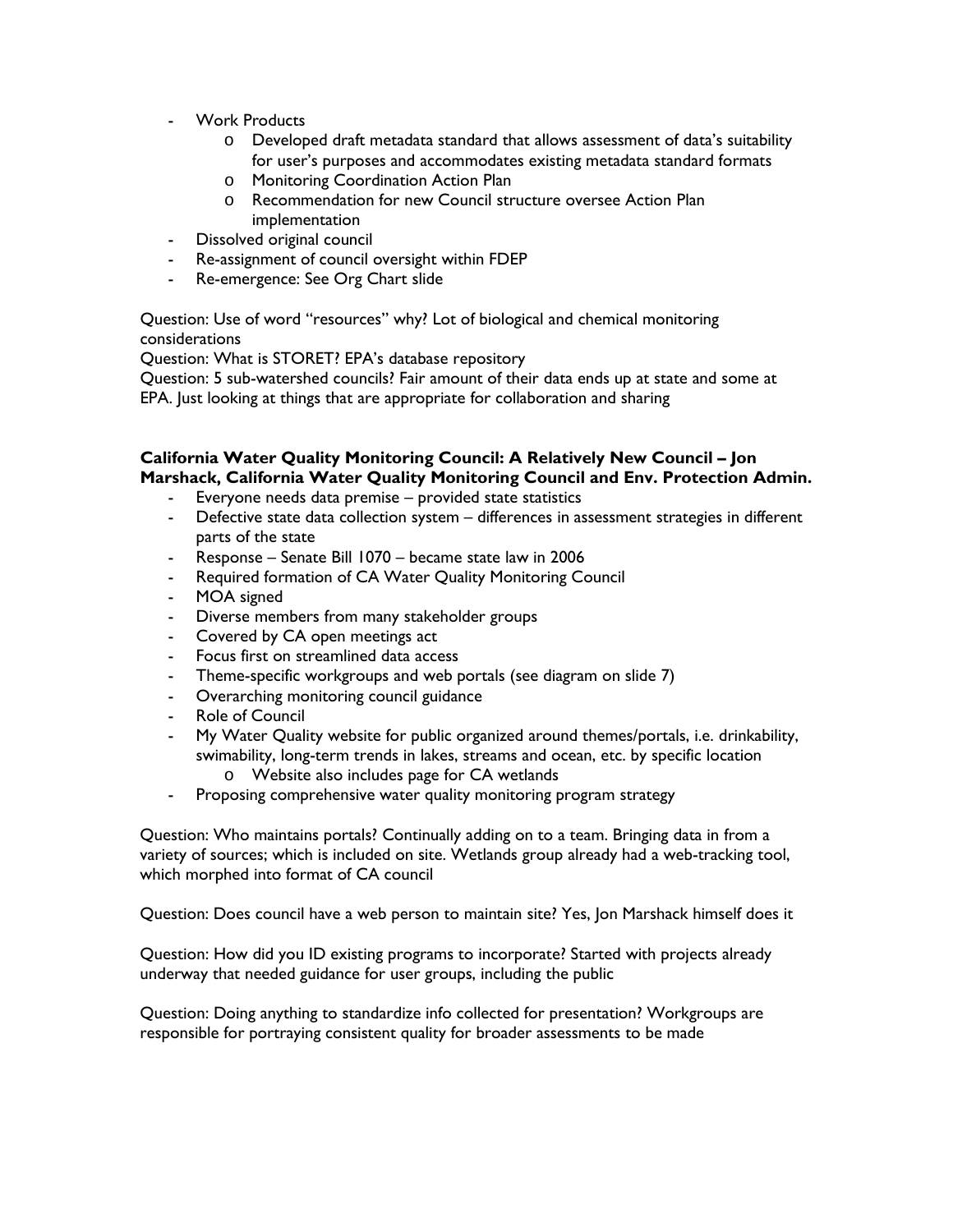## **Maryland Water Monitoring Council: Experienced State Councils – Dan Boward, Maryland Water Monitoring Council and Department of Natural Resources**

- Council has been around for 16 years
- Recommendation of ITFM
- 12-member steering committee: state, federal, local, university
- Alignment under MD DNR
- Dan spends one-third of his time as exec secretary
- Vision statement
- Goals
	- o Forum for effective communication, cooperation, and collaboration
	- o Facilitate collaborative, watershed-based monitoring strategies
	- o 2 more goals I missed!
- Board Standing Committees Ad-hoc committees structure
- General members attendees at annual meetings and workshops
- 6 committees
	- o Monitoring and Assessment
	- o Info mgt and Communication
	- o Community Outreach and Citizen Science
	- o Annual Conference Planning
	- o Nominating
	- o Awards
- Has put on topical workshops over the years with low (~\$25) fees and an Annual Conference. Invites "celebrities" to attract people and have good food!
- One good outcome: growth of Maryland Stream-Gaging Workshop
- Every 6 years "Stream Symposia" for Maryland Biological Stream Survey (MBSS)
	- $\circ$  Stream condition good fair poor scale
- Has clickable map
- Conclusion points:
	- o MWMC still going strong in 16th year
	- o Forum for 3 Cs
	- o Raised awareness of water monitoring in MD
	- o Has led to solidarity for water monitoring
	- o Has led to partnerships
	- o Facilitates sustainability of networks in MD

No questions.

#### **Colorado Water Quality Monitoring Council – Barb Horn, Colorado Water Quality Monitoring Council and Div. Wildlife**

- Regional differences for councils
	- o Water law depends who comes to the table and who does not
	- o Money goes where the people are
	- o Private property rights is a big deal in the West
	- o Mining industry is affecting where water is needed
- To go Profit or Nonprofit?
	- o Functions and structures may change over time
	- o Questions to consider see chart
	- o Chose NOT to be a 501c3. Did not want all the requirements of a 501c3
	- o General rule of thumb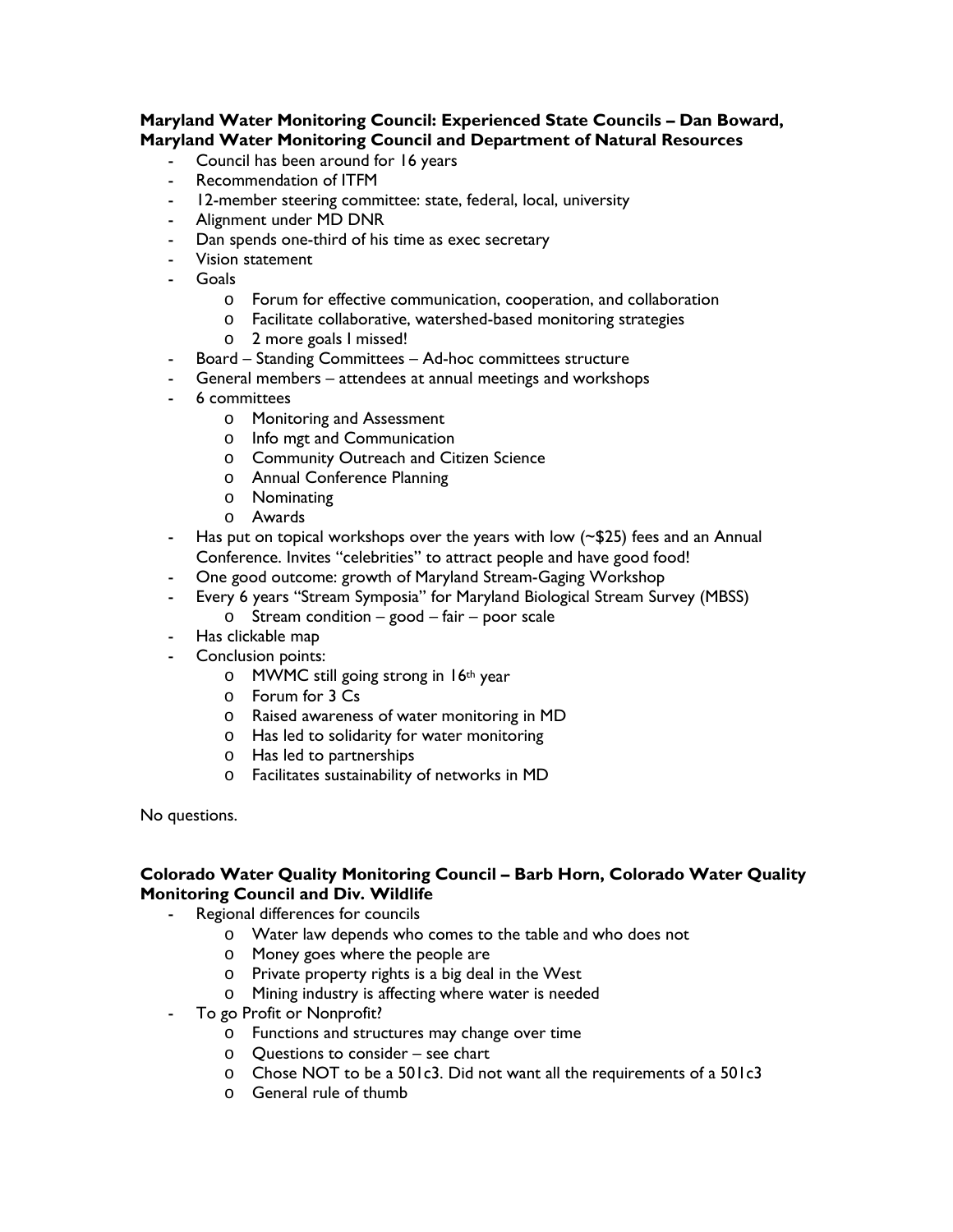- **Long-term effort** nonprofit fits needs and energy output
- **Short-term effort**
- CO Water Quality Monitoring Council's Data Sharing Network
	- o SWAPs
		- **Place-based one-day event-watershed scale**
		- **Exchange current projects, activities, future plans**
		- **Label participants data**
		- **Two more bullets I missed!**
	- o Data management from a variety of sources
		- Have it be part of a goal! Or it will die. Have map/directory link
		- Have some sort of continuum of standardization database
		- $\blacksquare$  Judgment function and features
		- **Upfront or backend?** Advantage costs and effort vs. savings and benefits
		- **Support**
		- **Tiered**

## **Panel Discussion – Q&A – Addressing Needs of State and Regional Councils at any Stage in their Development – Facilitated by Abby Markowitz**

Facilitator: Any commonalities or differences that stood out?

- Data Management: all are managing data from diverse sources
- Question: Are councils more of a citizen-friendly enterprise or state groups?
	- o Depends if council starts from bottom-up or top-down (Jody Arthur, IN)
- Need more outreach and education to younger folks
	- o Too many tasks, too little time.
	- o Partner with other organizations doing it.
	- o Use Earth Force to get kids involved in government

Facilitator: Value of council – provides means of getting things done in a more efficient and effective manner. This is what moves a council to get things done.

- Member organizations donate "people" time
- Steve, FL: If work the council is doing is intersection of members, volunteers, you'll get more value out of it if doing within framework of council. Council members contribute toward works related to their primary job

Facilitator: Need to remember, "what's in it for me"?

Steve, FL: Get "buy-in" form other state agencies

Facilitator: Some states get along internally better than others. Councils can bring people (individuals) together to build relationships, reduce turf wars and build trust

- Need to build off a common ground – data sharing is likely fundamental common ground for each state

Facilitator: In a coalition, need to work on issues together at the table.

NJ: Built council from bottom-up. Limited resources; no requirements for NJ council. Has seen turf wars dissipate through collaboration working on common goals

Comment: Effective marketing and outreach (of/for common need).

# **BREAK**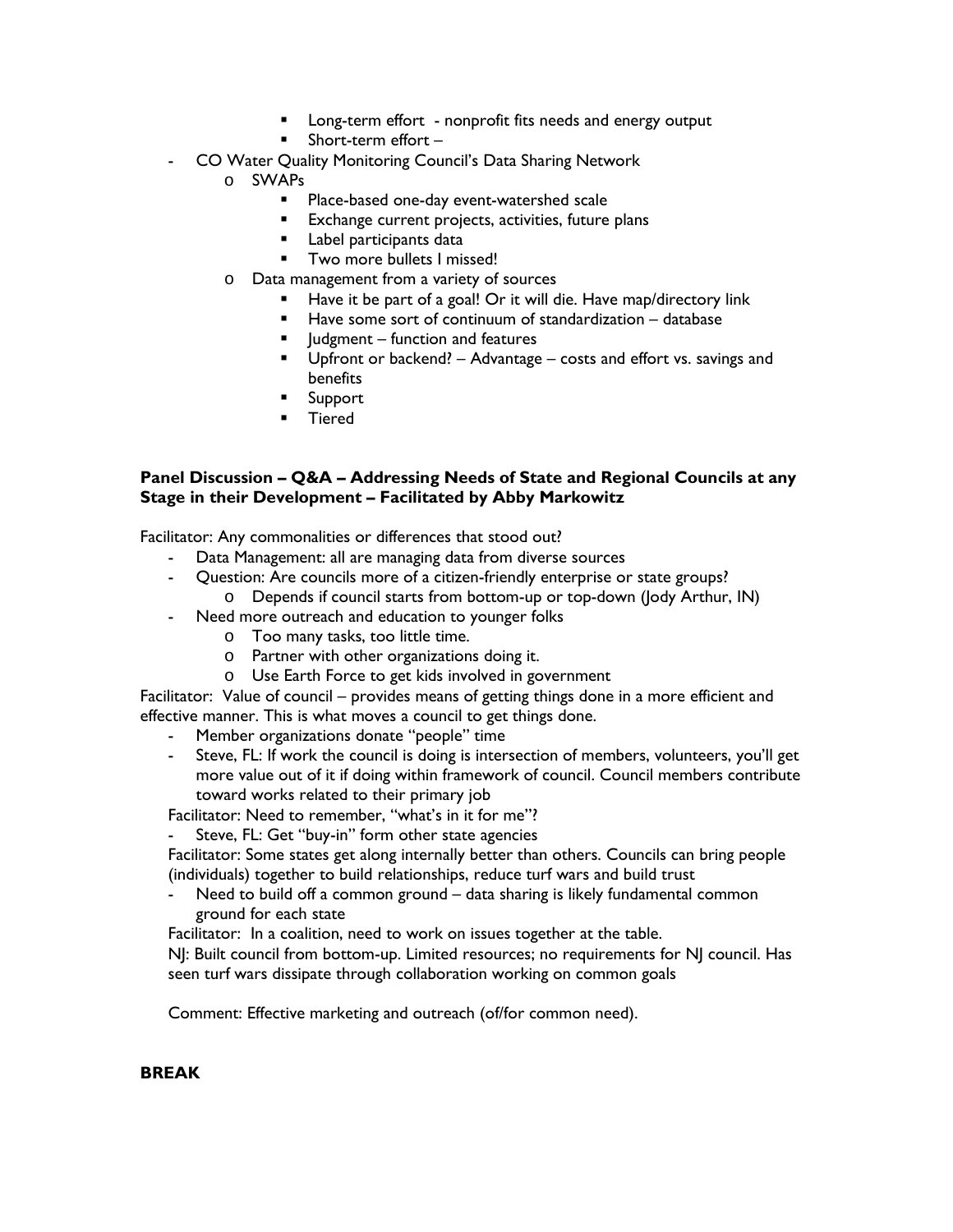### **West Virginia Case Study: Water Monitoring Partnerships and Alliances – Jim Laine, West Virginia Department of Environmental Protection**

- Doesn't have money for state council
- This fall will be their  $6<sup>th</sup>$  year of a state conference
- Not mandated from legislature
- Supervisor's support
- Decisions and costs
- Invitations
- Topics (invited)
- Logistics
- Lessons learned
- Making your case
	- o Hot potato issue can be impetus
	- o Initial pitch informal discussion
	- o History between organizations (have they worked together on efforts in the past
- Location, time of year, etc. can be critical
- Invitee list
	- o Begin with associates
	- o Other state agencies
	- o Bringing in the feds
	- o Prominent watershed associations
- **Topics** 
	- o Hot potato issue
	- o Each org can give overview of charge or focus
	- o Subsequent meetings can focus on the burning issue of the day and future monitoring plans
	- o Ask coming attendees for topics of interest
- Communication essentials via email
- Contact info from attendees is key esp. for sending evaluations and follow-up CD
- Agenda review
- Logistics of facility

Question: Follow-up throughout the year? Informal conversations between agencies help develop agenda items for future meetings. Helped with TMDL data, too.

Question: Who to invite. Started with large list; now invite states and major watershed people

## **WV Capacity Building: Addressing Harmful Algal Blooms in a Multi-organization manner - Duane Nichols, Cheat Lake Environmental & Recreation Association**

- Upper Monongahela River Has several tribs that flow into it at various stages of health
- Monitoring has been erratic over the years from 1995 to today
- Reviewed threats and issues for WV streams
	- o Legacy mining operations
	- o Active monitoring operations
	- o Coal-fired power plant wastes
	- o Unregulated water withdrawals gas well fracs and power plant cooling
- Volunteers as public citizens
	- o Legacy problems, current & future issues are looming huge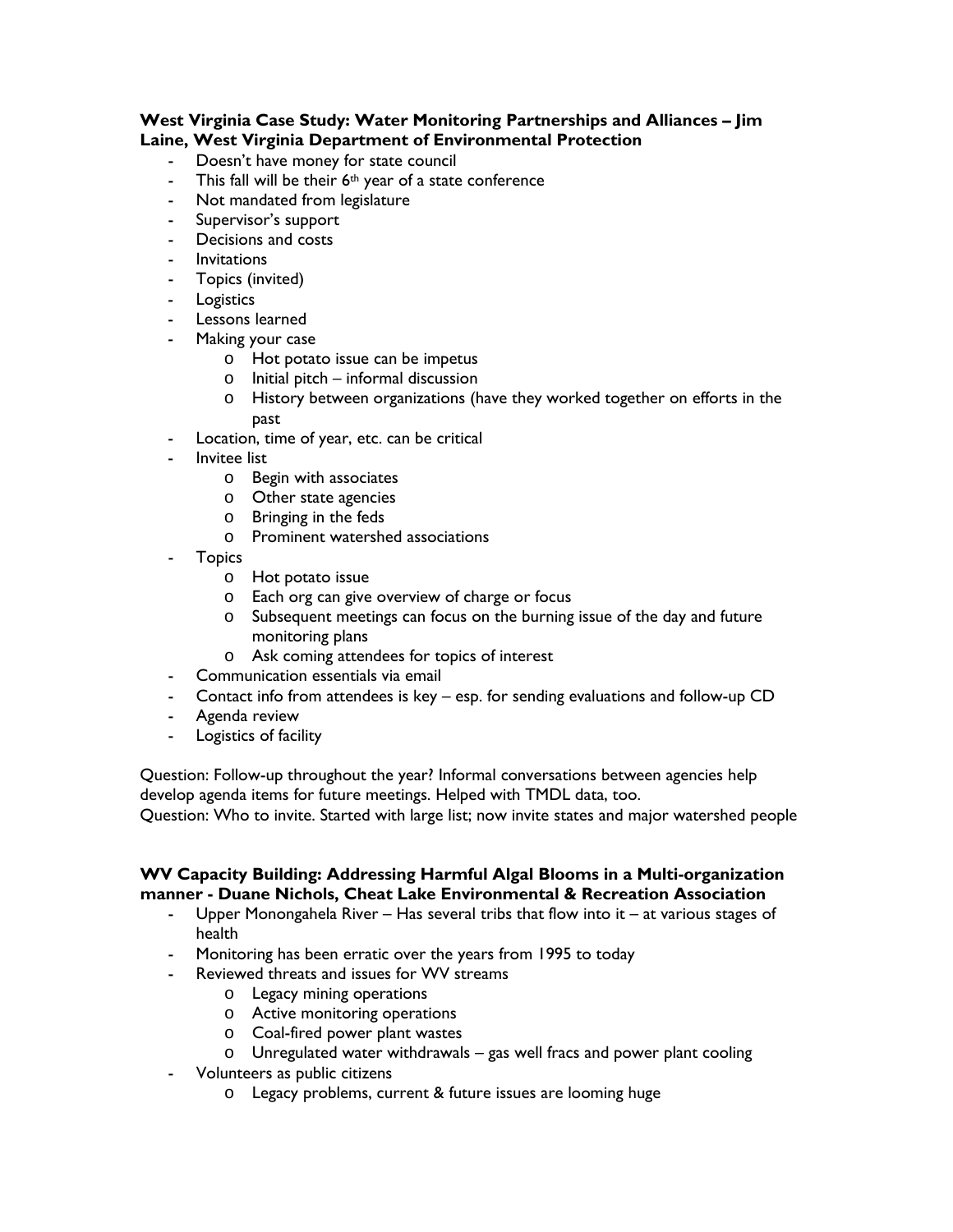- o Volunteers are at a substantial advantage compared with corporate entities
- o Govs, legislators, and agencies are heavily influenced by coal, chemical and oil & gas industries. Existing laws support development of these industries.

## **Iowa Case Study – Mary Skopec, Iowa Department of Natural Resources**

- Lawsuits caused creation of new monitoring program in 1999
- State approps from Environment First Infrastructure Fund a pool of funding from the Iowa state lottery
- Consent decree by EPA
- Program Dev Process
	- o Input from 47 stakeholders groups
	- $\circ$  Formed TAC ~ 13 agencies
	- o Feedback loop on periodic basis
	- o Stakeholder group convened
		- Goal was to ID stakeholder priorities and issues; avoiding duplication of effort
	- o Consensus approach to developing guiding principles
	- o Progam Priorities by nominal voting process
- Water Monitoring Plan 2000
- Reporting back to Iowans
	- o Data interpretation
		- o Annual Monitoring Conference
			- **•** Modeled from NAWQA meetings
			- **Multi-stakeholder**
			- **Produce fact sheets to share at conference**
			- **•** One-third to half of conference-goers are volunteers

Question: Other Funding? Try to leverage state funding for federal match requirements Question: Staffing? Is done on a "team concept" from various departments in the Iowa DNR Question: Do press come to conferences? Yes, come without special invitation Comment: If legislators are invited, more press will come

Question: Challenge of finding the right stakeholders? Have been welcoming of all stakeholders – example: have Farm Bureau members who do volunteer monitoring. This trust in the program has helped maintain the \$3M per year for water monitoring

#### **Yukon River Inter-Tribal Watershed Council – Jon Waterhouse, Yukon River Inter-Tribal Watershed Council**

- 70 native nations included
- Funding comes from EPA, USGS, private companies
- Considered a natural treasure
- Subsistence lifestyle small villages mostly
- Lot of chemicals dumped in Yukon River
- Removed 15M pounds of hazardous waste from watershed
- Has staff of 12-25 during summer
- Can we drink the water and eat the fish are still important questions
- People are disconnected from environment need to get word out further
- Vehicle used is called the "Healing "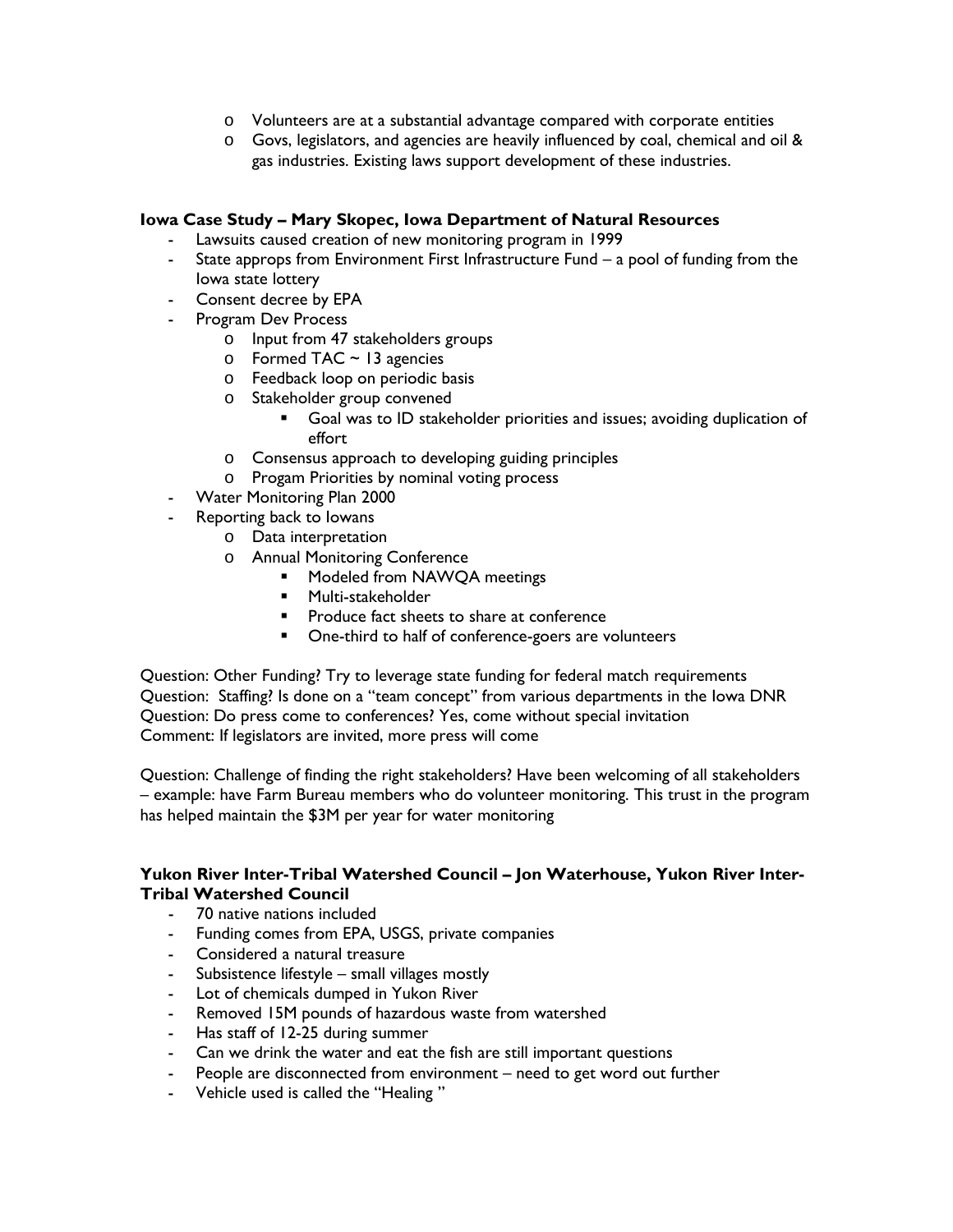- Asked for sensors and probes to do the work
- Took real-time WQ monitoring data
- State scientists found out data was important
- Puget Sound is done by large Indian "war canoes" by tribes (Dave Fuller's project)
- Work has spread to Russia, Peru, Brazil
- Produced video
	- o Web: www.yritwc.org
	- o Email: jwaterhouse@yritwc.org

#### **Panel Discussion – Q&A – Addressing Needs of State and Regional Councils at any Stage in their Development and Alternatives to State Monitoring Councils – Facilitated by Abby Markowitz**

Facilitator: Stakeholders definition: Do you see same or differences?

Comment: Stakeholder is anyone impacted or affected by water quality. Stakeholders are useful to help promote…

D. Fuller: Tribes find it offensive to be referred to as stakeholders; should have equal relationship with states. If you're not working with tribes, you're missing a whole bunch. Tribes may be extensive players for water quality networks of stakeholders.

Facilitator: Anyone can be a stakeholder. What is the monitoring community?

- Monitoring community includes those who conduct monitoring; stakeholders don't have to do monitoring
- In CA, meetings are open to the public; widely noticed
- JW: Some people don't realize they are stakeholders
- DN: Don't need to use the term "stakeholders" we're all interested in water quality
- You become a community when people in a group find the common ground
- The term "community" is an aspiration; in real world some have acceptable level of risk and others don't; thus water can be a political and contentious issue. Watershed councils' work can help settle disputes before they become huge issues

Facilitator: Monitoring community: actively doing monitoring or using monitoring data; need stakeholders to help promote issues (difference between education and lobbying)

- IN: Defined stakeholders who represent larger groups of stakeholders
- More effective to have leaders ID problems and then ID "the right" stakeholders to solve identified problems; achievable tasks
- Need to build trust among potentially adversarial groups i.e. home builders, Farm Bureau, etc.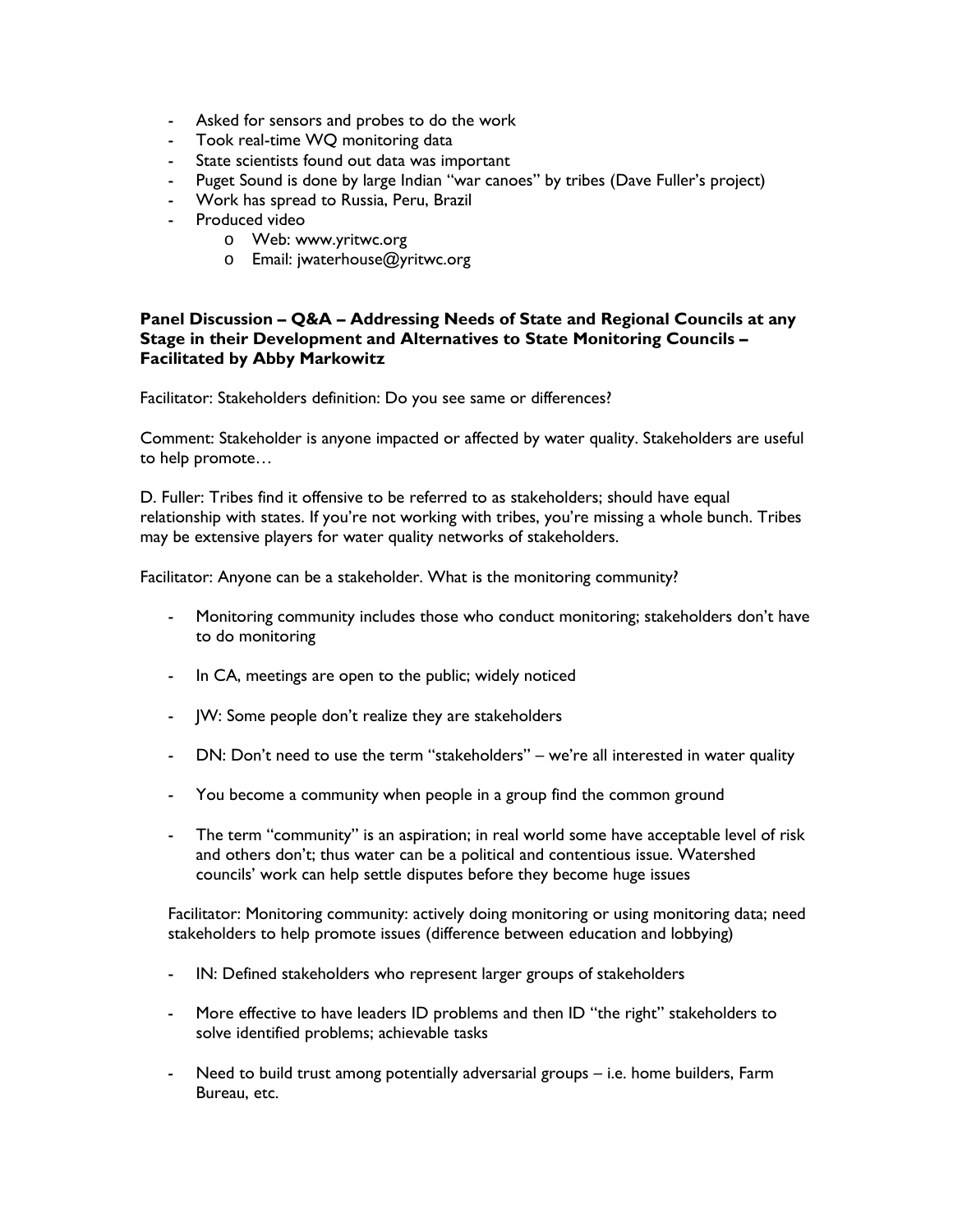- Subtle message is how you meet various stakeholders in the middle – how you frame your message to them is important

## **What can National Council provide to help with State/Regional Councils?**

- Treating tribes on equal footing with states
- CA: Looking for data system that everyone buys into everyone would have access to the same degree and makes decisions on it. It may serve regulated communities interests.
- Balance between the value of existing data and new data. Need to better mine existing data
- When we find out other states have ways of sharing data, i.e., share tools (even in development) via newsletters, on the web, etc.
- Data comparability/quality forum workshop or webinar: Indiana suggestion
- Monitoring certification survey needed based on performance measures
	- o Does not apply to tribal entities
	- o Comment: Not a requirement necessarily; can be an educational tool gives data more credibility to share with states
- Methods Board has addressed some of these issues with metadata performance standards
- Improved Tribal/State Interactions
- Re: Subcommittee on Groundwater has already wrestled with some of these issues
- National Council website needs to be marketed better
- National Quality Assurance Project Plan for both states and tribes
- Have a "Summit" to work out the details develop a strategic plan (Jon Waterhouse)
- How to put out collaborative data assessments what to do with data National Council could look at how to communicate results of data
- Need a more common language glossary of terminology Council can provide examples of successful collaborations and strategies of how to do this
- Ways to get involved including use of volunteer monitoring

# **Listing of Attendees and Participants**

Abby Markowitz, Condatus Consulting (facilitator) Tracy Hancock, USGS and NWQMC (organizer) John Hummer, Great Lakes Commission (organizer) Jody Arthur, IN Dept. Env. Management and IN Monitoring Council (panelist) Steve Wolfe, FLA DEP and GOMA (Panelist) Jon Marshak, CA Water Monitoring Council and CA EPA (panelist) Dan Boward, MD DNR and MD Monitoring Council (panelist) Barb Horn, CO Div. Wildlife and Co Monitoring Council (panelist) Jim Laine, WV DEP (panelist) Duane Nichols, CLEAR (panelist) Mary Skopec, IA DNR (panelist) Jon Waterhouse, Yukon River Inter Tribal Water Council Jennifer Morace, USGS Jean Thomas, FS Jenny Biddle, US EPA Heidi Brow, Tribal Env. Office